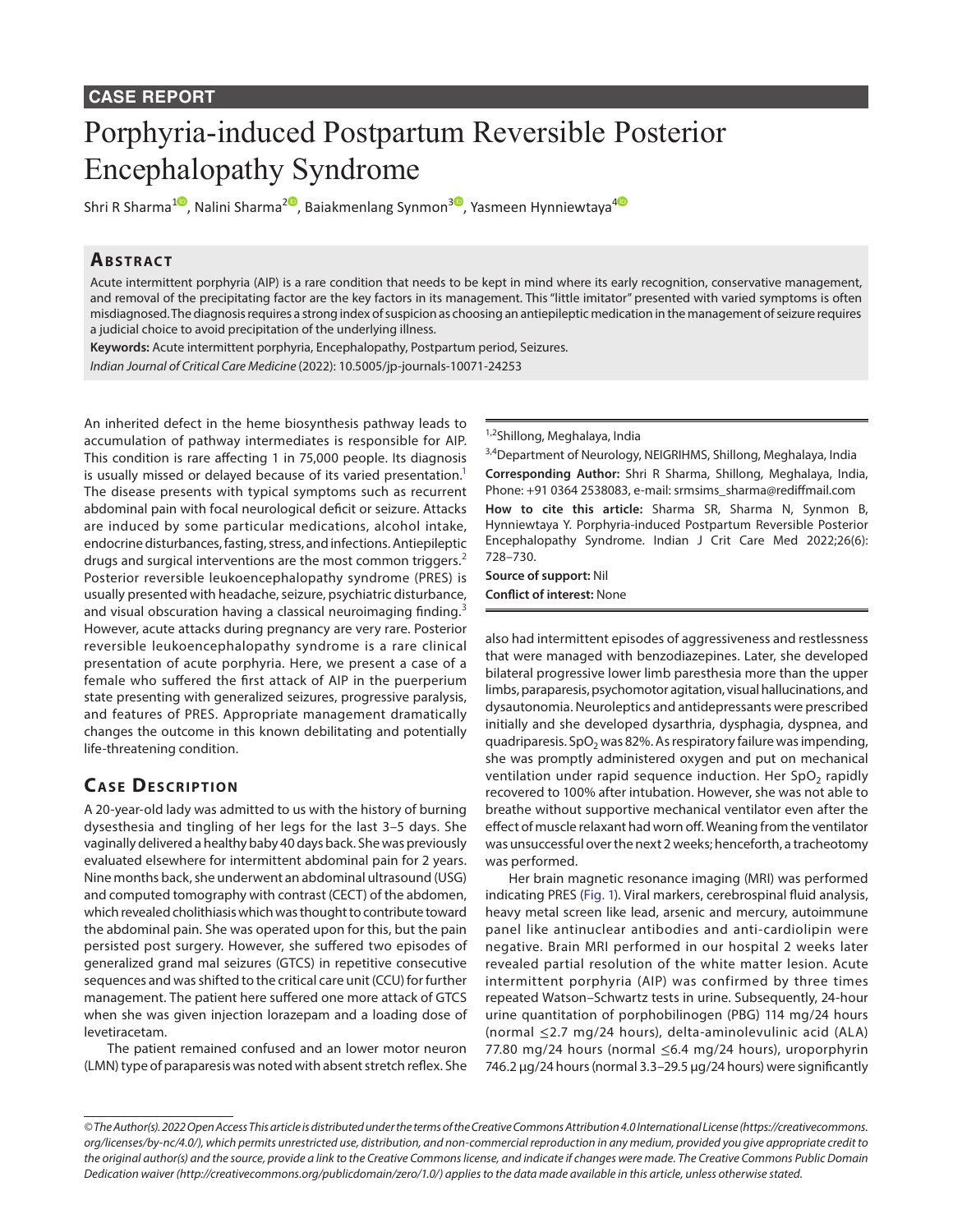

<span id="page-1-0"></span>**Figs 1A to C:** (A) MRI brain axial and FLAIR image showing bilateral symmetrical high-intense signal changes involving parieto-occipital cortex and asymmetrical white matter in bilateral parietal lobes. Corresponding ADC and DWI in (B and C) shows no restriction diffusion RESTR

elevated. Genetic testing identified mutation in the gene coding for hydroxymethylbilane synthase (HMBS), which manifest to development of AIP.

Neuroimaging revealed white matter scattered lesions in the bilateral parieto-occipital and frontal lobes. The patient was administered a high glucose diet and intravenous dextrose. Hematin was unavailable in hospital. However, the patient was finally successfully weaned from the ventilator with no further seizure or abdominal pain, and 1 month later, she was discharged.

## Discussion

Acute intermittent porphyria (AIP) is one out of the seven inherited metabolic disorders of heme synthesis. Recurrent abdominal pain is its most common presenting symptom.<sup>[1](#page-2-0)</sup> However, these patients with recurrent abdominal pain are commonly misdiagnosed. Our patient was offered a possible diagnosis of cholelithiasis because of her recurrent abdominal pain. The presence of incidental cholelithiasis makes diagnosis more challenging. Peripheral neuropathy and seizure are the most common neurological presentation of porphyria whereas seizure is a common finding in PRESS.<sup>[2](#page-2-1)</sup> Our case was presented with seizure, so we can conclude that seizures are usually common in AIP patients with PRES.

Posterior reversible leukoencephalopathy syndrome has been very rarely reported in patients with AIP.<sup>[3](#page-2-2)</sup> The pathogenesis of seizures may be implicated to hyponatremia or to the causative role of epileptogenic of some porphyrins such as ALA. Deltaaminolevulinic acid (ALA) has been describing to combine with gamma-aminobutyric acid and fusion with receptors of glutamate.[4](#page-2-3) Further, damage to nervous system may cause following an acute attack noted as symmetric or asymmetric cortical gyriform lesions shown in MRI $<sup>5</sup>$  $<sup>5</sup>$  $<sup>5</sup>$ </sup>

Hyponatremia, as seen in our case, has been described in 50% of the literature reviewed cases. Our patient needed mechanical

ventilation. This outcome suggests that irreversible or dreaded complications may occur when the irreversible PRES occurs with AIP.[6](#page-2-5) In our case, mechanical respiratory ventilator support was required due to respiratory failure of profound motor periperal nerves involvement manifesting with quadriparesis. Bulbar muscle paralysis or respiratory muscle involvement is the most serious presentation of this disease making it fatal. This life-threatening presentation of this rare disease should be kept in mind to avoid mortality.

Current advances in magnetic resonance technology allow the differentiation between cytotoxic edema and vasogenic edema. A bright signal detected on diffusion weighted imaging (DWI) can suggest either diffusion weighting due to ischemic injury or some underlying T2 effects caused by T2 shine-through from vasogenic edema. However, apparent diffusion quotient (ADC) maps reveal to highlight free unrestricted water by removing the underlying T2 signal contribution.<sup>[7](#page-2-6)</sup> Apparent diffusion quotient (ADC) maps revealed a bright signal in vasogenic edema in contrast to a dark signal in cytotoxic edema as in our case.

The pathophysiology of PRES is still vague and contradictory. Several theories have been hypothesized, including impairment of the blood–brain barrier, circulating toxins causing endothelial dysfunction, segmental vasospasm, and poor posterior blood vessel sympathetic innervation. Posterior reversible leukoencephalopathy syndrome PRES in AIP is indistinct and has been found to occur be due to raised blood pressure leading to autonomic nervous dysfunction.<sup>[8](#page-2-7)</sup>

Acute intermittent porphyria (AIP) being an autosomal dominant genetic disorder, nearly 80–90% of carriers are asymptomatic because of a mutated gene.<sup>[9](#page-2-8)</sup> Quantitative raised amount of PBG and ALA in urine are more trustworthy. Long-stored urine that turns con sun exposure is also useful in substantiating the diagnosis.

The treatment of porphyria requires two phases: acute management and prophylactic management. Intravenous hematin is an evidence-based effective therapy during acute attack.<sup>[10](#page-2-9)</sup>